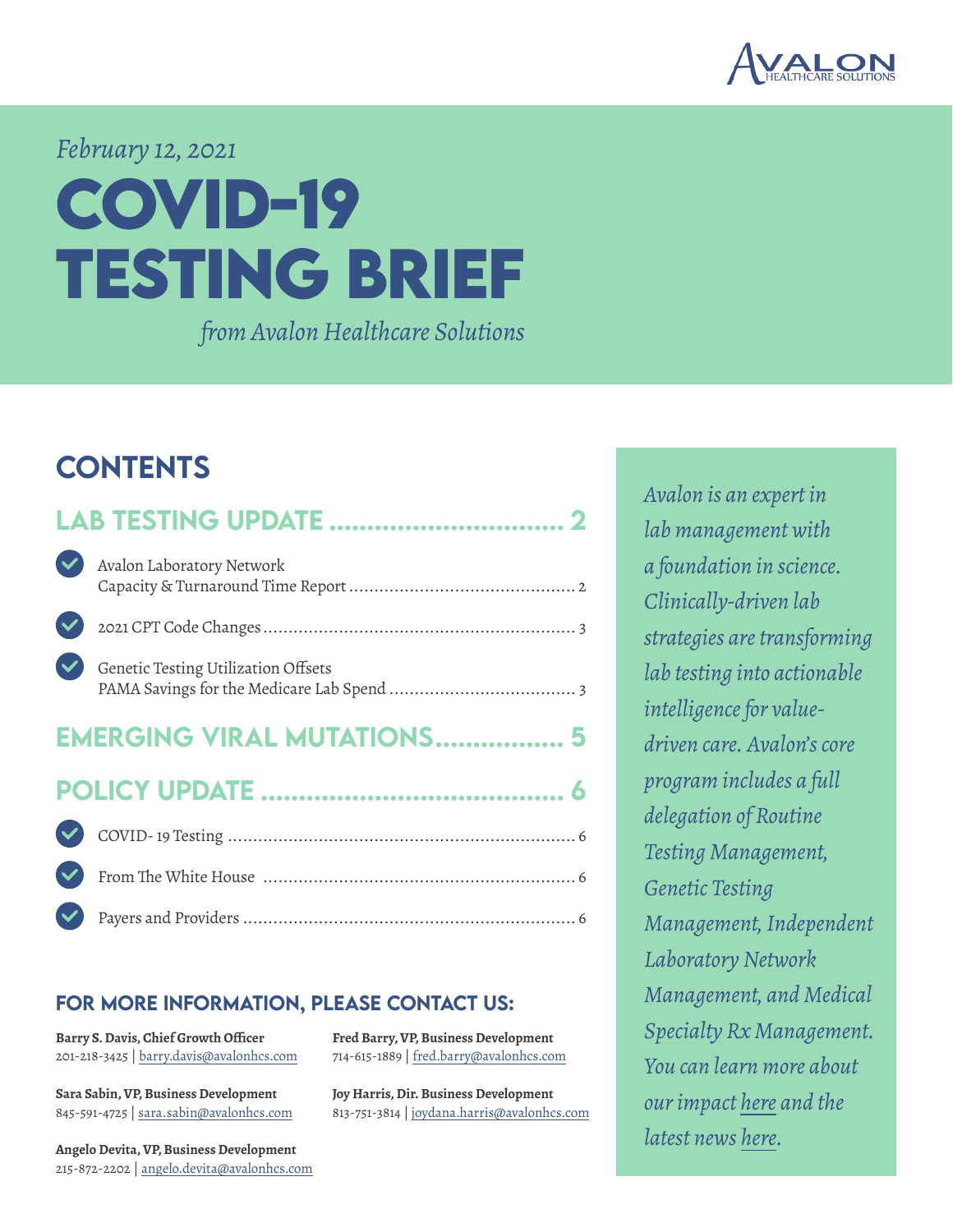## <span id="page-1-0"></span>Lab TESTING UPDATE

#### **AVALON LABORATORY NETWORK** Capacity & Turnaround Time Report

| <b>LAB</b>                      | <b>RT-PCR Y/N</b> | <b>MULTIPLE</b><br><b>PLATFORMS</b> | <b>CAPACITY</b><br>(PER DAY) | <b>TAT (DAYS)</b> |
|---------------------------------|-------------------|-------------------------------------|------------------------------|-------------------|
| LabCorp                         | Y                 | Y                                   | 275,000                      | 1-2 days          |
| Quest                           | Y                 | Y                                   | 215,000                      | 2 days            |
| Premier Medical Lab             | Y                 | Y                                   | 100,000                      | 1-2 days          |
| BioReference                    | $\mathbf Y$       | $\rm Y$                             | 70,000                       | 1 day             |
| Eurofins-Diatherix              | $\mathbf Y$       | ${\bf N}$                           | 60,000                       | 1-3 days          |
| Aegis                           | Y                 | Y                                   | 60,000                       | 1-2 days          |
| Mako Medical Lab                | Y                 | $\mathbf Y$                         | 50,000                       | 1-2 days          |
| GenetWorx                       | $\mathbf Y$       | $\rm Y$                             | 40,000                       | 2 days            |
| AIT (American Institute of Tox) | Y                 | Y                                   | 20,000                       | 1-2 days          |
| Sonic-CPL                       | $\mathbf Y$       | $\rm Y$                             | 20,000                       | 1-3 days          |
| Genesis DX (DNA Analytical)     | Y                 | Y                                   | 16,000                       | 1-2 days          |
| MDL (Medical Diagnostic Lab)    | $\mathbf Y$       | ${\rm N}$                           | 12,000                       | 1-2 days          |
| LabTech                         | $\mathbf Y$       | Y                                   | 10,000                       | 1-2 days          |
| AccuReference                   | Y                 | ${\bf N}$                           | 10,000                       | 2 days            |
| PathGroup                       | $\mathbf Y$       | $\mathbf Y$                         | 8,000                        | 2-3 days          |
| Luxor                           | $\mathbf Y$       | $\rm Y$                             | 5,000                        | 1 day             |
| Transplant Genomics             | $\mathbf Y$       | ${\bf N}$                           | 5,000                        | 1-2 days          |
| Neogenomics                     | $\mathbf Y$       | Y                                   | 5,000                        | 1-4 days          |
| Precision Genetics              | $\mathbf Y$       | ${\bf N}$                           | 4,000                        | 1-2 days          |
| <b>BAKO</b>                     | $\mathbf Y$       | ${\bf N}$                           | 2,500                        | 1-2 days          |
| Radeas                          | $\mathbf Y$       | $\mathbf Y$                         | 2,400                        | 1-2 days          |
| Wake Medical Lab Consultants    | $\mathbf Y$       | Y                                   | 1,500                        | 1 day             |
| NephronPharm                    | $\mathbf Y$       | $\mathbf Y$                         | 1500                         | 2-3 days          |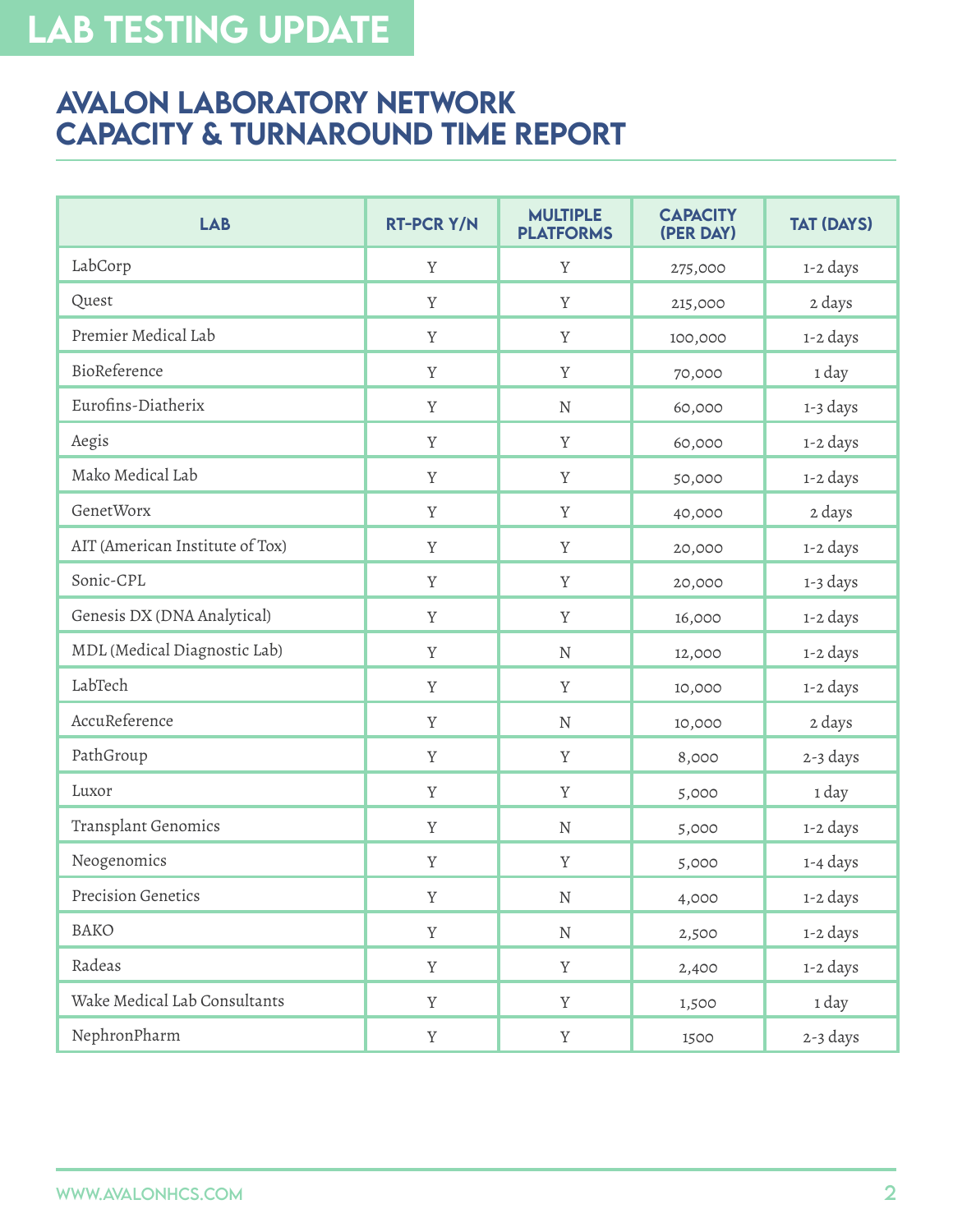## <span id="page-2-0"></span>2021 CPT Code Changes

Changes to the CPT code set are considered through an open editorial process managed by the CPT Editorial Panel, an independent body convened by the AMA that collects broad input from the healthcare community and beyond to ensure CPT content reflects the coding

demands of digital health, precision medicine, augmented intelligence, and other aspects of a modern healthcare system. There were 329 changes to the CPT code set for the year 2021. Of those changes, 104 were new laboratory CPT codes with 92 of those new codes describing genetic tests.

| <b>TESTING CATEGORY</b>                              | <b>NEW</b>     | <b>REVISED</b> | <b>DELETED</b> | <b>ADD-ON</b> |
|------------------------------------------------------|----------------|----------------|----------------|---------------|
| Therapeutic Drug Assays                              | 10             |                |                |               |
| Tier 1 Molecular Pathology Procedures                | 17             |                |                |               |
| Tier 2 Molecular Pathology Procedures                |                |                |                |               |
| Multianalyte Assays with Algorithmic Analyses (MAAA) |                |                |                |               |
| Chemistry                                            | $\mathfrak{2}$ | $\mathfrak{2}$ |                |               |
| Proprietary Laboratory Analyses (PLA)                | 75             |                | $\mathfrak{D}$ |               |
|                                                      | 104            |                |                |               |

#### Genetic Testing Utilization Offsets PAMA Savings for the Medicare Lab Spend

The Office of the Inspector General (OIG) published a report in December 2020 detailing the trend in laboratory testing expenses for the Medicare program during the 2018-2019 period.The OIG revealed that the cost of lab services increased by about 1.2% during the year 2019. Of the top 25 tests, 17 tests reduced in cost from the prior period for a savings of \$175 million.These tests were impacted by the previous changes determined by the PAMA market-based pricing instituted in 2014. However, the remaining eight tests (from the top 25) were already at the PAMA median price in the category of genetic testing. Medicare spent \$1.36 billion for genetic testing in 2019. Since there was not an increase in price, the resulting increase in spend was attributed to an increase in utilization.



Source: OIG analysis of 2014-2019 spending on lab tests in Medicare Part B, 2020.

This graph from the OIG report, depicts the trend in genetic testing costs and demonstrates a year over year increase of 40% in the spend for genetic testing by the Medicare program. According to the 2020 Medicare Trust Report, some of the increase in genetic test spending for 2018 and 2019 is due to unnecessary genetic cancer tests.

Another industry publication, Laboratory Economics, published the chart on the following page demonstrating the fastest growing laboratory tests by Medicare payments in 2019 (Laboratory Economics, Oct 2020).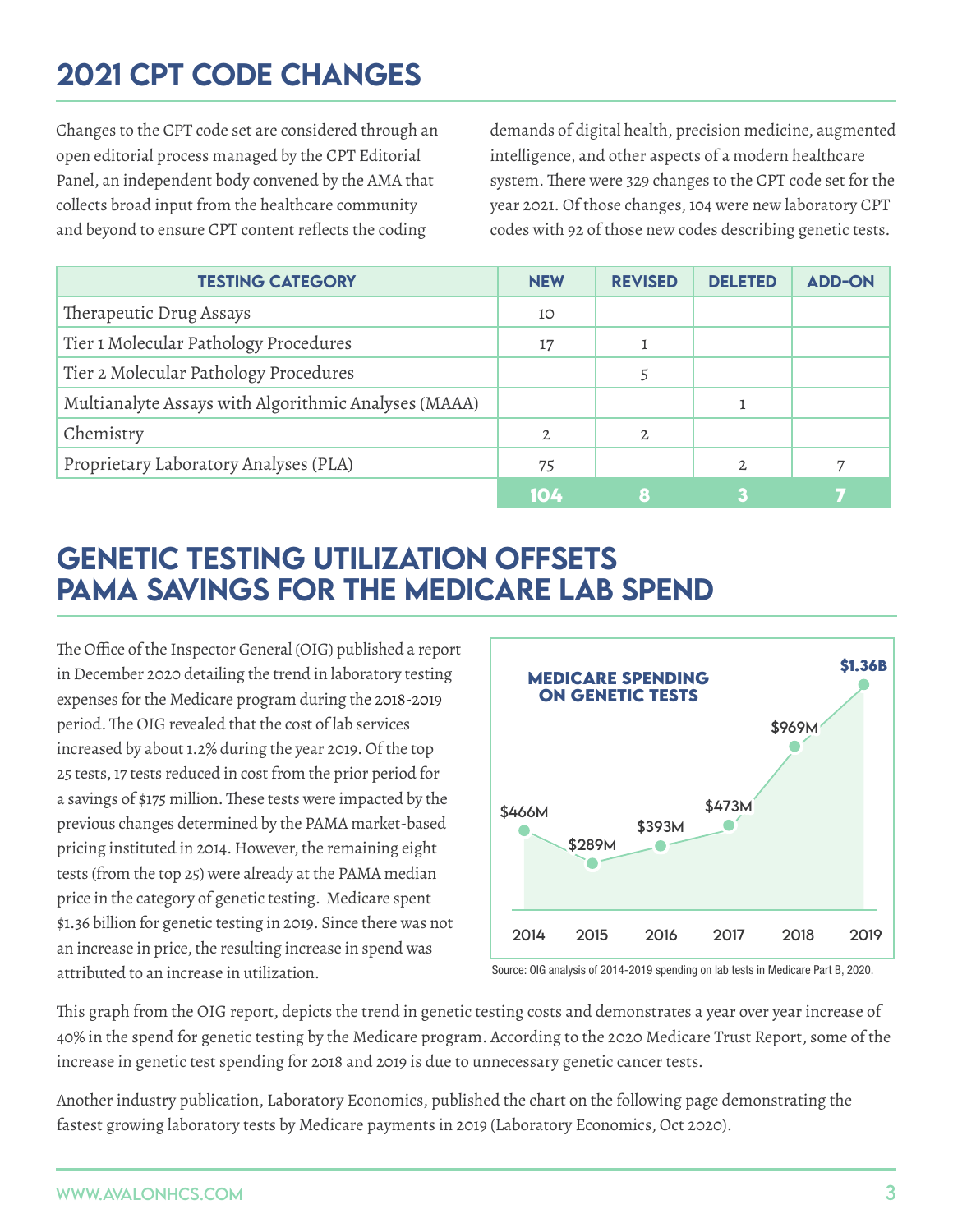|            | FASTEST-GROWING LAB & PATHOLOGY TESTS BY MEDICARE PAYMENTS FOR 2019                                 |                        |                  |                 |
|------------|-----------------------------------------------------------------------------------------------------|------------------------|------------------|-----------------|
| <b>CPT</b> | <b>SHORT DESCRIPTION</b>                                                                            | 2019<br><b>PAYMENT</b> | 2018<br>PAYMENT* | 1-YEAR<br># CHG |
| 81407      | Molecular Pathology Procedure, Level 8                                                              | \$17,739,535           | \$5,906,375      | 200%            |
| 0037U      | Targeted Genomic Sequence Analysis (FoundationOne CDx)                                              | 78,338,284             | 32,728,869       | 139%            |
| 81162      | <b>BRCA 1&amp;2 Gene Analysis</b>                                                                   | 118,521,577            | 49,860,043       | 138%            |
| 81408      | Molecular Pathology Procedure, Level 9                                                              | 283,982,476            | 120,688,407      | 135%            |
| 81599      | Unlisted Multianalyte Assay with Algorithmic Analysis                                               | 28,088,766             | 12,309,679       | 128%            |
| 87801      | Infectious Agent Detection by Nucleic Acid (DNA or RNA);<br>Multiple Organisms                      | 20,763,398             | 9,427,984        | 120%            |
| 87481      | Infectious Agent Detection by Nucleic Acid (DNA or RNA);<br>Candida                                 | 16,472,786             | 7,873,818        | 109%            |
| 87798      | Infectious Agent Detection by Nucleic Acid (DNA or RNA);<br>Not Otherwise Specified                 | 98,683,358             | 49,150,431       | 101%            |
| 81406      | Molecular Pathology Procedure, Level 7                                                              | 42,214,830             | 21,850,413       | 93%             |
| 81317      | <b>PMS2 Gene Analysis</b>                                                                           | 53,573,782             | 31,588,686       | 70%             |
| 81298      | <b>MSH6 Gene Analysis</b>                                                                           | 42,449,143             | 26,307,256       | 61%             |
| 81201      | <b>APC Gene Analysis</b>                                                                            | 47,249,802             | 29,785,160       | 59%             |
| 81295      | <b>MSH2 Gene Analysis</b>                                                                           | 25,205,062             | 15,900,312       | 59%             |
| 81479      | Unlisted Molecular Pathology Procedure                                                              | 197,406,615            | 132,638,865      | 49%             |
| 81528      | Genetic Test Analysis, Colorectal Cancer (Cologuard)                                                | 240,682,190            | 167, 191, 703    | 44%             |
| 81321      | <b>PTEN Gene Analysis</b>                                                                           | 10,747,241             | 7,638,677        | 41%             |
| 87799      | Infectious Agent Detection by Nucleic Acid (DNA or RNA);<br>Not Otherwise Specified; Quantification | 14,308,447             | 11,281,832       | 27%             |
| 81405      | Molecular Pathology Procedure, Level 6                                                              | 10,965,971             | 8,747,436        | 25%             |
| 81292      | MLH1 Gene Analysis                                                                                  | 10,203,749             | 8,280,887        | 23%             |
| 87661      | Infectious Agent Detection by Nucleic Acid (DNA or RNA);<br>Trichomonas Vaginalis                   | 6,866,958              | 5,649,910        | 22%             |
| 87502      | Infectious Agent Detection by Nucleic Acid (DNA or RNA);<br>Influenza Virus                         | 10,098,055             | 8,323,937        | 21%             |
| 81404      | Molecular Pathology Procedure, Level 5                                                              | 12,755,555             | 10,844,908       | 18%             |
| 81545      | Thyroid Gene Expression Analysis (Afirma Gene Expression<br>Classifier)                             | 25,357,454             | 22,337,668       | 14%             |
| 88350      | Immunofluorescence, Per Specimen; each Additional Single<br>Antibody Stain Procedure                | 10,180,708             | 8,981,309        | 13%             |
| 81521      | Breast Cancer Microarray Gene Expression (MammaPrint)                                               | 11,750,771             | 10,581,631       | 11%             |
|            | Total, Top 25 Test                                                                                  | \$1,434,606,513        | \$815,876,195    | 76%             |
|            | Genetic Testing**                                                                                   | 1,647,079,631          | 1,129,787,494    | 46%             |
|            | Anatomic Pathology                                                                                  | 1,616,182,495          | 1,588,353,052    | 2%              |
|            | Drug Testing                                                                                        | 886,944,077            | 914,863,739      | $-3%$           |
|            | Routine Clinical Lab Tests                                                                          | 3,649,014,636          | 3,911,136,287    | $-7%$           |
|            | Pap & HPV Testing                                                                                   | 57,915,782             | 63,455,538       | $-9%$           |
|            | <b>Grand Total, All Medicare Part B Carrier Test Payment</b>                                        | \$7,857,136,621        | \$7,607,596,110  | 3%              |

\*Test codes must have had a minimum of \$5 million in Medicare Part B Carrier spending in 2018 to be included in list.

\*\*Includes all Molecular Pathology Tests, Multianalyte Algorithmic Assays, Genomic Sequencing Procedures, Proprietary Laboratory Analyses codes and G0452 (molecular pathology interpretation).

Source: *Laboratory Economics* from Medicare Part B National Summary Data Files, 2018 & 2019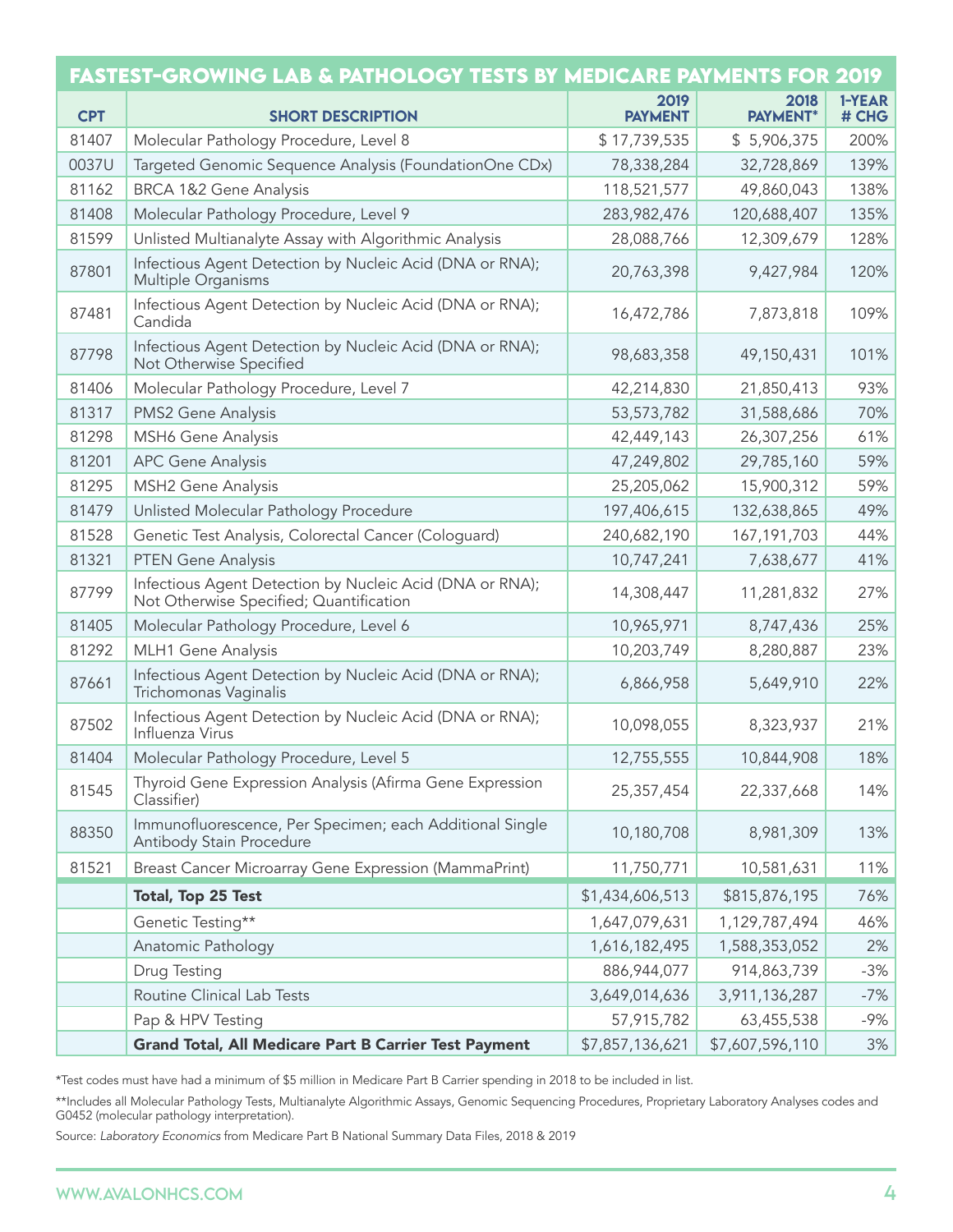<span id="page-4-0"></span>You will note that some of the largest groups in testing are contained within the Molecular Pathology Procedure codes (CPT codes 81400-81408). As was discussed during our recent webinar, these codes are non-specific and may describe a myriad of gene-based tests and can be problematic for a claims system to identify the actual test performed, the clinical utility of the test and how to apply reimbursement. The PLA codes referenced in the earlier section for 2021 CPT code changes are another challenge in that they can be classed as Advanced Diagnostic Laboratory Tests (ADLTs) and therefore are afforded temporary pricing status by CMS that may approximate the charge value of the new test. Fees as much as \$7,100 have been assigned to these tests.

*Clinical Laboratory News*\* highlighted some of the challenges in the management of genetic testing. First, there is a lack of specificity in CPT codes. As was previously described, the Tier 2 CPT codes are nonspecific and may describe an increasing number of genebased testing. As an example, the Tier 2 CPT code 81405 describes over 100 gene-based tests. While a traditional prior authorization program can identify the testing requested and align to medical policy, an extended genetic test management program will preemptively assess new technologies, incorporate useful testing to policy and offer alternative coding solutions with predetermined reimbursement.

The second challenge identified was a lack of genetic expertise within the plans. Avalon has accomplished contractual and collaborative relationships with genetic counseling firms as a means of extending that genetic knowledge to health plans, providers and to patients.

Another challenge is that health plans are in need of comprehensive medical policies for genetic tests. The Avalon program includes the curation and maintenance of new genetic policies including our clinical team staying abreast of changes in the science and evaluating emerging lab technologies. This is a solution for yet another problem for the plans; the ability to assess and compare genetic tests.

A health plan expert also identified the need to cross the lines between the plan and providers and cultivate collaborations that can further the utility of genetic testing. Through a comprehensive approach to laboratory benefit management, Avalon identifies issues and brings the appropriate parties together to foster best-in-class solutions.

Finally, there remains the issue of the abuse of unnecessary testing by some laboratories resulting in excessive utilization and cost to both the health plans and their members. A comprehensive lab benefit management program manages this problem in both a prospective and retrospective effort.

\*Anderson, Daniel and Astion, Michael. "More Than a CPT Code." *Clinical Laboratory News*, April 1, 2019.

## emerging viral mutations

For an overview of COVID-19 emerging viral mutations as of January 2021, please watch [this webinar](https://vimeo.com/502812325) featuring a presentation from Avalon's Medical Policy Specialist Jerm Day-Storms, PhD, MA, MWC. For the latest updates please see:



[FDA Letter to Clinicians](https://www.fda.gov/medical-devices/letters-health-care-providers/genetic-variants-sars-cov-2-may-lead-false-negative-results-molecular-tests-detection-sars-cov-2) outlining tests affected by variants.



The CDC's SARS-CoV-2 Emerging Variants [webpage.](https://www.cdc.gov/coronavirus/2019-ncov/more/science-and-research/scientific-brief-emerging-variants.html)